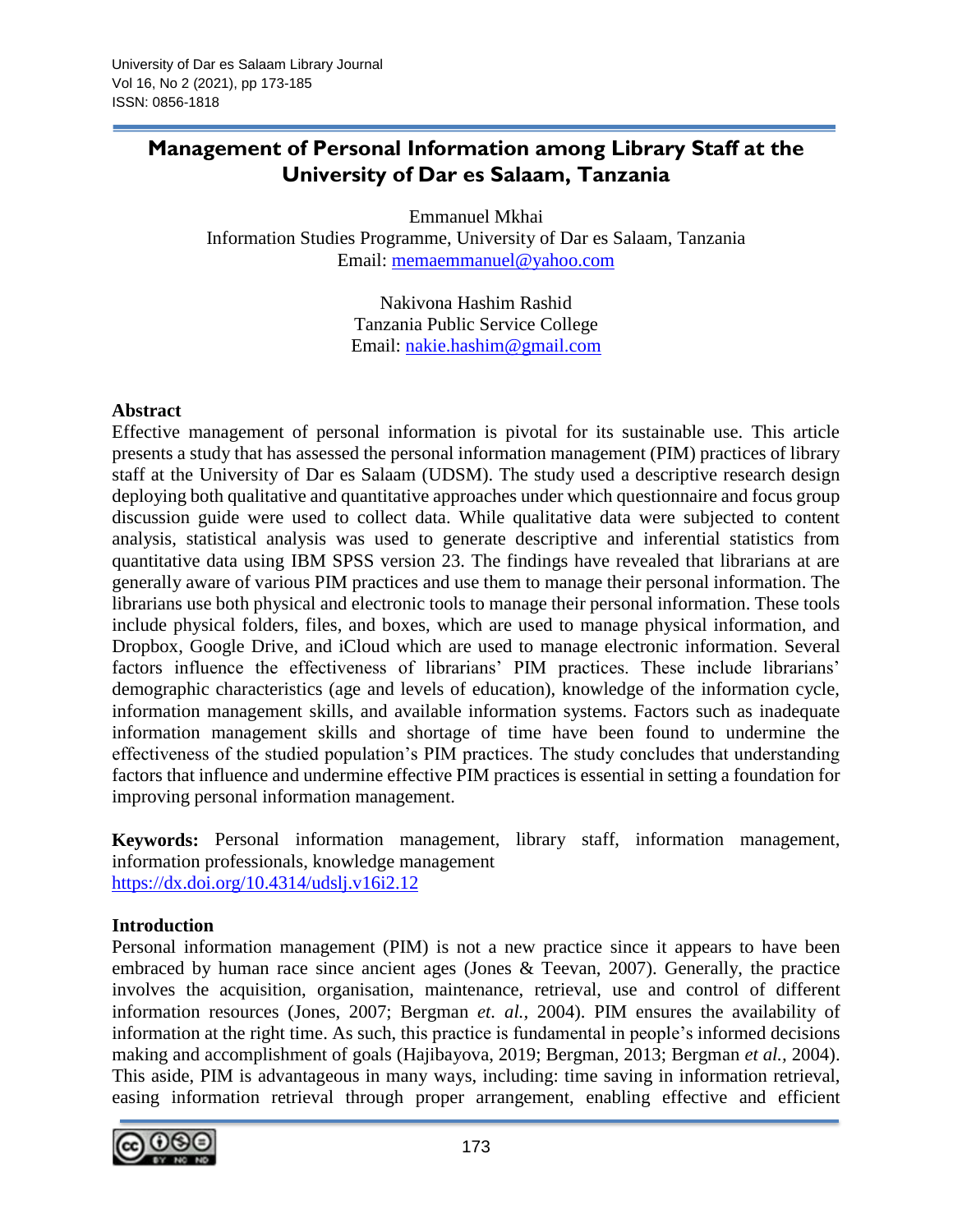accomplishment of tasks, prevention of information overload as well as enhancing accessibility to information. All these are essential to people's personal and professional lives (Sawant & Manchekar, 2019). Practically, when a person creates or receives information, the likelihood is that there will be a need for it in the future; thus calling for its proper management to maintain its authenticity (Diekema & Olsen, 2011). In other words, everyone, including and more especially information professionals, needs to have a particular way of managing all the information they produce, receive or own (Lush, 2014). By virtue of their line of work, information professionals, in this case, library staff are expected to effectively manage their personal information so as to be able to optimally exploit it (Fourie, 2012). Like for anyone else, information professionals' information and knowledge requirements are growing; resulting in demands for more effective management of personal information (Hwang *et al.,* 2015).

To enhance the effectiveness of PIM, numerous initiatives have been made by different stakeholders globally. The initiatives include the introduction of various physical and electronic personal information management systems. Tools such as box files, personal handbooks, cabinets, flat files, and cupboards are some of the physical systems used to manage personal information (Pikas, 2007). Aside from these, a variety of personal information management software and hardware are available. Interest in electronic PIM systems has grown along the rapid proliferation of microcomputers since the 1980s. For example, notebook computers and pen-based input devices are perfect for supporting PIM. Along these, various personal information management software and hardware such as Phlat, MemoMail, Photomemory, and MyLifeBits (Al Nasar *et al.,* 2011) have been developed to support people's management of their personal information.

Surprisingly, despite the known importance PIM has as evident in continued development of its systems, loss and destruction of personal information remain critical problems. Evidence from previous studies (Bergman & Whittaker, 2017) indicates that there is lack of evidence towards ownership of various personal documents and failure to promptly retrieve information when required to facilitate the surrounding needs and decision making. As a consequence, people continue to fail to provide original copies of their personal documents such as academic certificates; a state that puts into question how such information resources are managed. For Tanzania, there are some notable indications of poor management of personal information. A practical example is what happened in 2017 when the Tanzanian government laid off many people from civil service, including library staff. Although majority of the permanent layoffs were due to submission of forged documents, a good number of people were casualties of failure to submit documents, generally because they had lost them. It is due to this background that this study aimed at assessing factors contributing to effective management of personal information by library staff at the University of Dar es Salaam. Specifically, the study sought to answer the following questions:

RQ1: What are the personal information management practices known among UDSM library staff members?

RQ2: What are the factors associated with effective management of personal information among library staff at UDSM?

#### **Related Literature**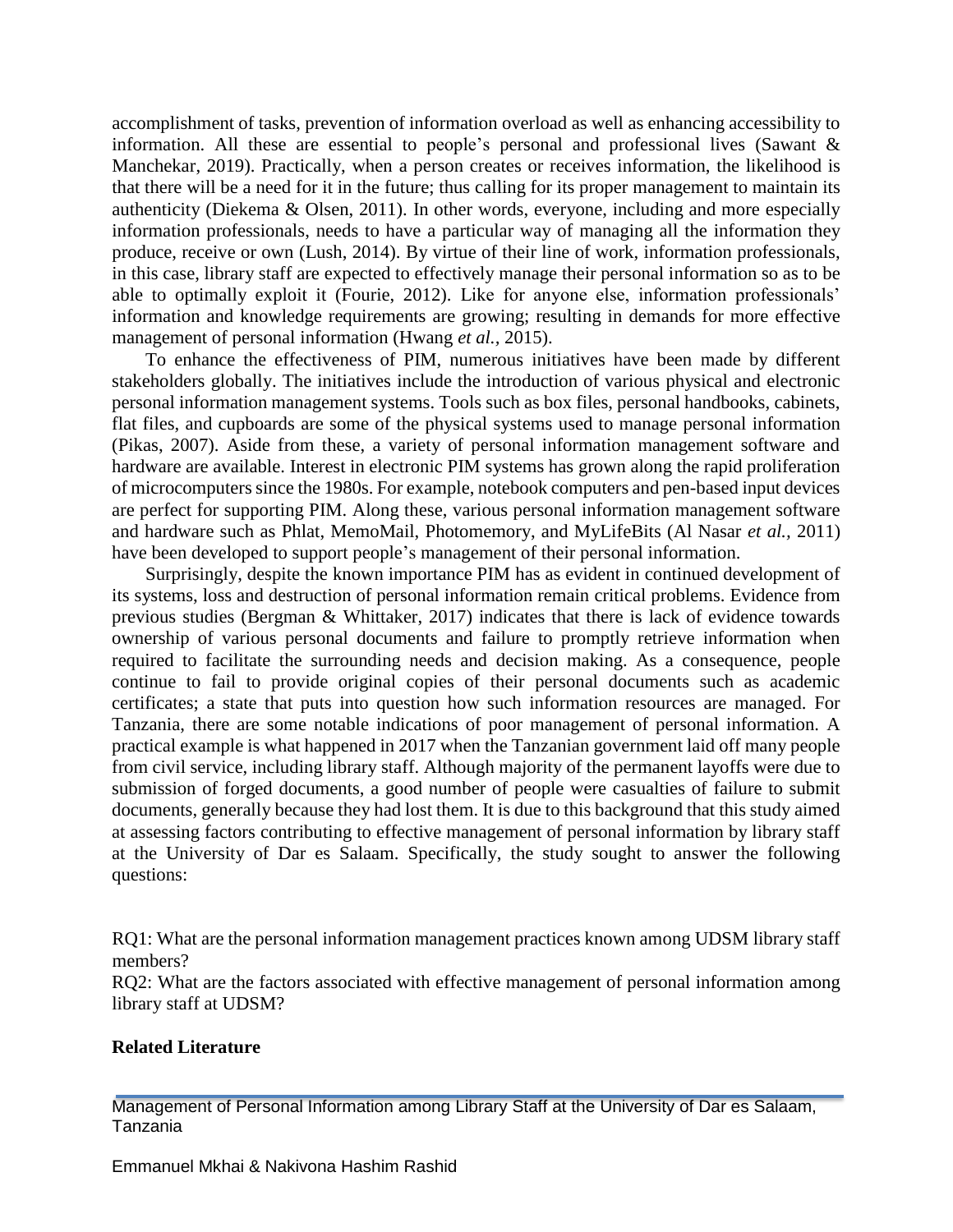Personal information management entails all activities related to the creation/ receipt, storage, maintenance, usage, retrieval, and distribution of personal information (Kearns *et al.,* 2014) In line with the provided definition, Majid *et al.* (2010) explain that the management of personal information starts with its creation to give it power to exist prior to other considerations being made. Lush (2014) adds that after being acquired, personal information must be organized properly to ensure all the information is kept in the right places to facilitate retrieval. For instance, saving personal information in various formats is not only done for retrieval purposes, but also to sustain the information's availability (long term preservation) for use when needed (State of Archives of North Carolina, 2012).

With respect to sustaining the existence of personal information, authors (Kearns et al., 2014; Jones, 2007) argue that information creation tools and systems should be used with information sustainability in mind. There are various physical and electronic tools used to manage personal information depending on the nature of the information available - print or electronic. Physical tools that are mostly used to manage personal information include flat and box files, personal handbooks, cabinets, and cupboards (Pikas, 2007). On the other hand, electronic information management tools used in personal information management include external hard drives, citation management tools (mendeley, zotero, endnote, evernote), cloud computing tools (Dropbox, Google Drive, XMarks), content alerts, RSS feed tools (content alerts, database alerts) and emails (Connel, 2011; Prasad, 2016). Both physical and electronic information management tools are regarded by Opuku (2015) as an important concern for effective management of personal information that library staff have to bear in mind.

It is acknowledged that no factor can single-handedly ensure effective management of personal information. In fact, there is an interaction between how and where personal information is created or received, captured and arranged, stored and maintained, and effective management of personal information (Runardotter *et al*., 2006). As presented by Fourie (2012), awareness of personal information management practices has a positive impact on the application of related skills for the same purpose (Hajibayova, 2019). Specifically, awareness of personal information management practices is said to be the base of effective management of personal information because it gives way for the integration related skills for that effect. Library staff's awareness of personal information management has been found by Creegan (2017) to emanating from their professional activities. Since dealing with information management is their core professional responsibility, it is easy for these individuals be aware of other information management practices.

Other studies, such as that by Bessick (2016), have identified that information management dynamics; the cycle of information, information management strategies, and change in policies determine how effectively personal information is managed. Furthermore, Hajibayova (2019) identified that the age of an information owner influences their management of personal information. According to Kearns et al. (2014) information quantity is another influential factor in effective management of personal information. Apart from quantity, it is argued that as the worth of information increases, demand for attention increases too, such that if one is not attentive enough, the possibility of losing valuable information is bigger (Kearns et al.., 2014). In a way, this factor predicts the education level and types or quality of systems needed to manage personal information; which are both important factors that determine effective management of personal information (Almutairi, 2011).

Various challenges have been linked to people's failure to manage personal information. Prior studies (Radovic-Markovic & Vucekovic, 2015; Fourie, 2012) have associated lack of personal information management skills and knowledge with poor management of such information.

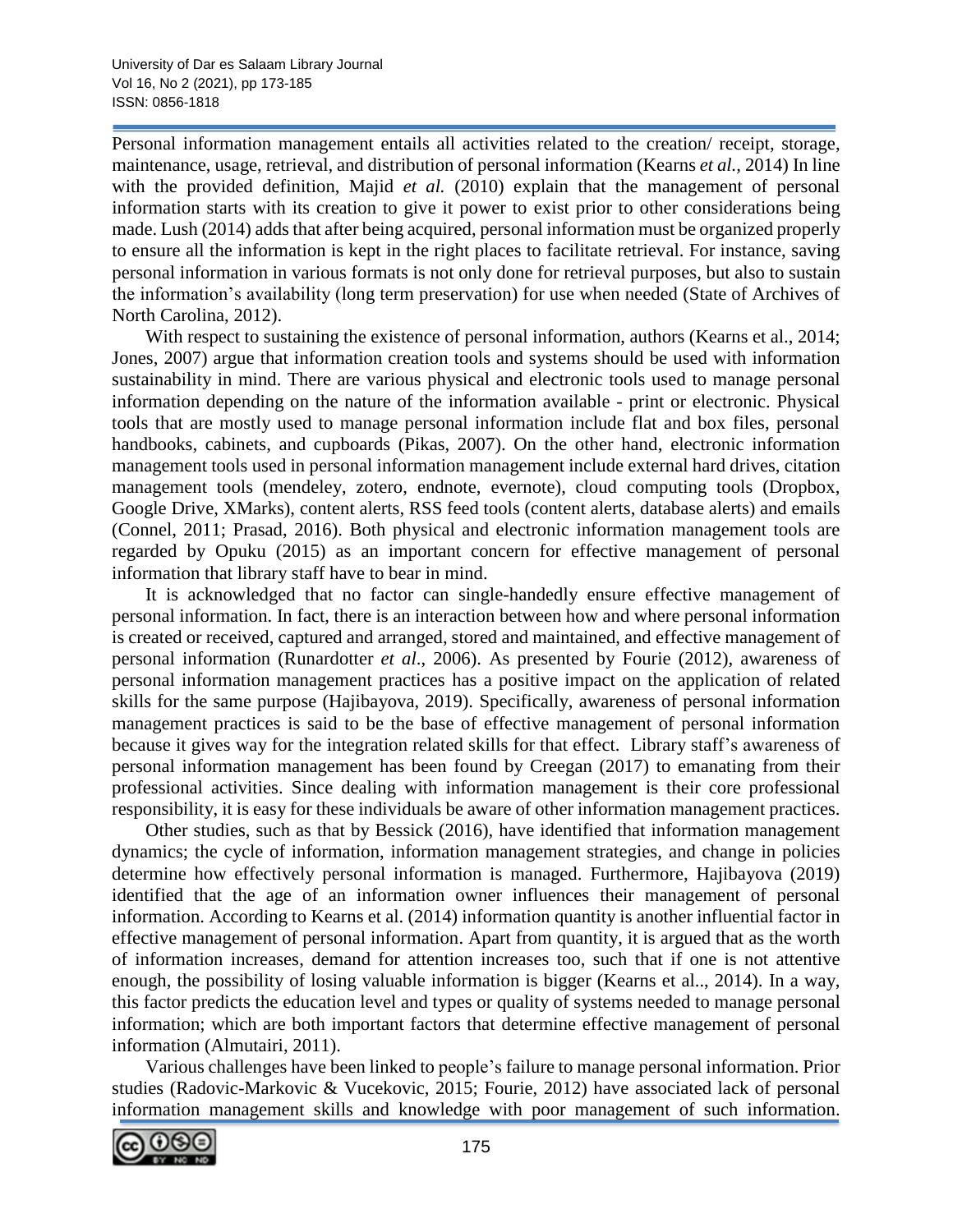According to the studies, this challenge sometimes results in the same piece of information, in the same format, being stored under different names (labels), making its retrieval difficult. Furthermore, other studies (e.g., Hoq, 2014) have found that information owners lack time to process and interact with multiple sources of information hence having difficulties with organizing and processing information. Additionally, management of personal information is challenged by information fragmentation, which is most common in electronic information, especially when different applications are used to open a particular piece of information on various devices (Connell, 2011). This practice might cause changes in the directory of information hence affecting future retrieval activities. Apart from these challenges there is one to do with balancing between privacy and preservation of information. While managing personal information in manual systems ensures high privacy, the systems are less capable of ensuring the longevity of information; which is the direct opposite of what one should expect with electronic systems (Majid *et al*., 2010). Nonetheless, that is an unavoidable complexity that people must navigate to ensure total security of their information.

## **Conceptual Framework**

The conceptual framework presented hereunder has been used to guide this study. The framework indicates the association between personal information management activities and various factors that work for or against its effectiveness. On the framework, independent variables comprise creation, organization, processing, and maintenance of personal information. The capabilities required to ensure effective management of personal information include age, education, information management skills, information cycle and administrative systems.



**Figure 1: Conceptual Framework**

## **Source: Modified from Sub Dimensions of Personal Information Management Effectiveness**

Based on the framework, for effective management of personal information to be possible, library staff must be knowledgeable about the information's creation, organization, processing, and

Management of Personal Information among Library Staff at the University of Dar es Salaam, Tanzania

Emmanuel Mkhai & Nakivona Hashim Rashid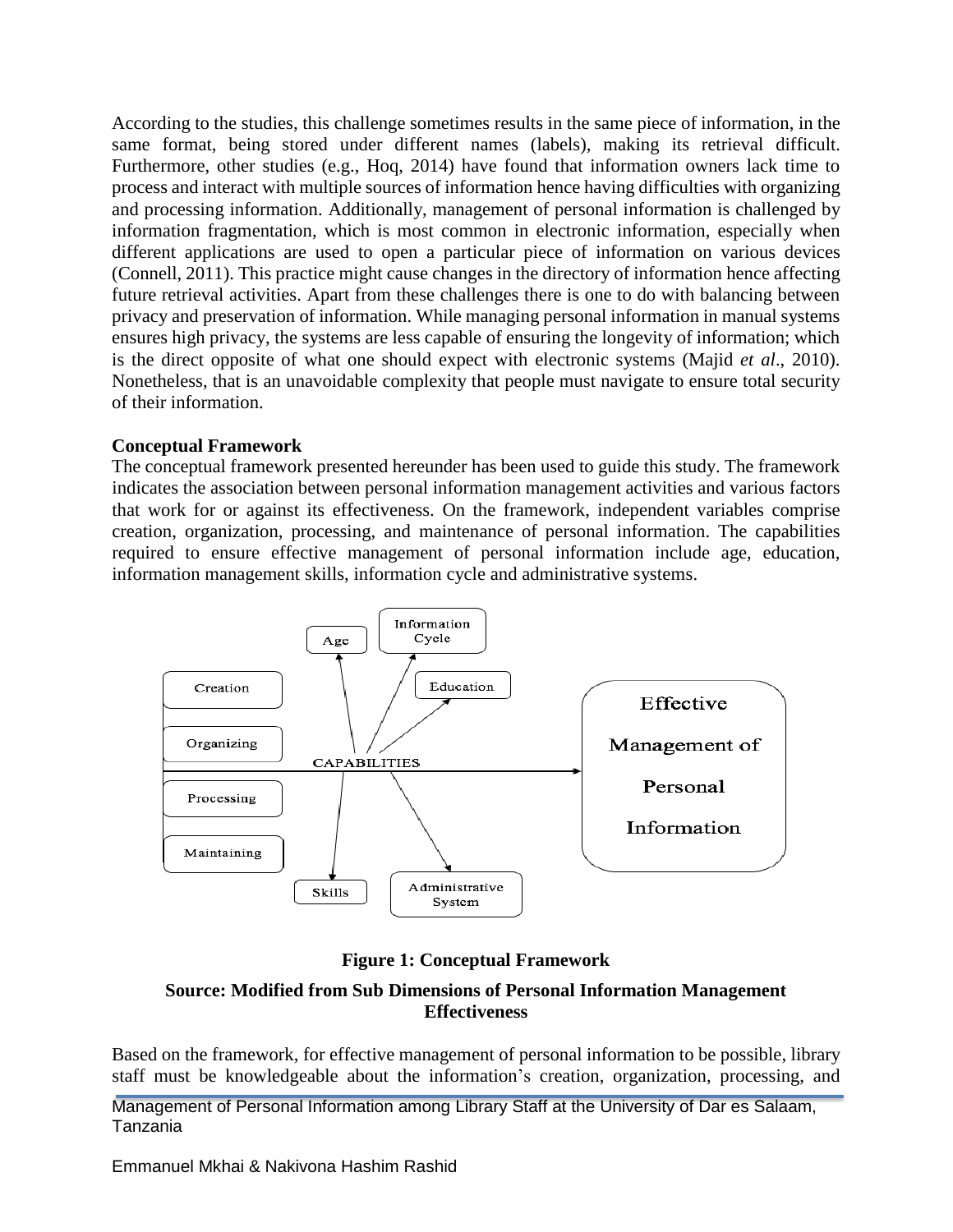maintenance. With regards to creation, one needs to be able to sense/identify personal information and collect it whether they have created it themselves or received from another person, institution, agency or body, as far as it concerns the person in question. The handling of the collected information is believed to rely on the age, management system used, education level, information cycle, and information management skills of the concerned individual. The nature of the combination of these factors will determine how effectively the information will be managed. For instance, younger individuals might manage personal information differently if compared to older ones. This also applies to differences in education and skills. Similarly, the management system that an individual uses to manage personal information might have an influence on how the information managed.

## **Material and methods**

This study used a descriptive research design employing a mixed methods approach for the purpose of describing factors that influence effective management of personal information. The study was conducted at the University of Dar es Salaam involving library staff (librarians and library staff involved in teaching) from the University Library; who were included in the study through census method; meaning all (146) library staff, both academic and administrative were part of the study. However, only 116 (80%) of these successfully participated in the study. Questionnaire method (using a semi structured questionnaire) and Focus Group Discussions (FGDs) method were used to collect data from the respondents. Two FGD sessions involving 7 participants each were held. The participants in the FGDs were purposively selected based on their level understanding about the topic in question and their ability to express themselves when in group. Content analysis was used to analyze qualitative data while descriptive and inferential statistics were generated from quantitative data with the help of IBM Statistical Product and Service Solutions (SPSS) version 23. Analysis outputs have been presented in form of quotations, tables, and figures as will be seen in the next section.

## **Study results**

## *Demographic characteristics of respondents*

Overall, the study involved a total of 116 respondents. Results, as demonstrated in Table 1, show that a substantial number of the respondents were aged between 20 and 40 years. On the other hand, very few respondents (1.7%) were aged 60 and above. Education wise, the findings show that the respondents were of different levels of education ranging from certificate to PhD level. Specifically, nearly one-third (32.8%) of the respondents had diplomas, a handful (9.5%) had PhDs and very few (5.2%) had certificates. Table 1 shades more light on this.

| Table 1: Demographic characteristics of respondents |                   |  |  |  |
|-----------------------------------------------------|-------------------|--|--|--|
| <b>Frequency</b>                                    | <b>Percentage</b> |  |  |  |
|                                                     |                   |  |  |  |
| 44                                                  | 37.9              |  |  |  |
| 37                                                  | 31.9              |  |  |  |
| 18                                                  | 15.5              |  |  |  |
| 15                                                  | 12.9              |  |  |  |
|                                                     | 1.7               |  |  |  |
|                                                     |                   |  |  |  |

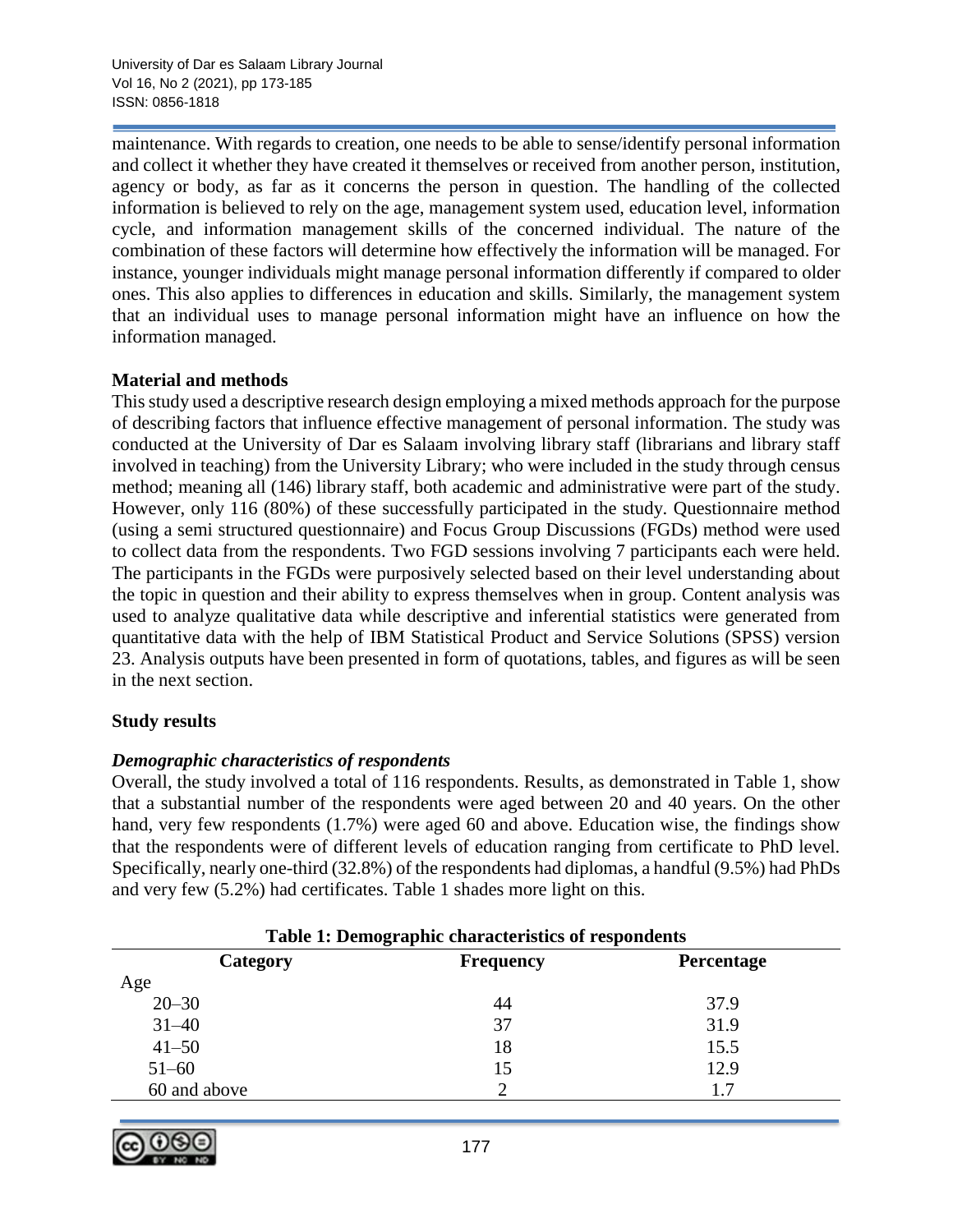| Education            |    |      |
|----------------------|----|------|
| PhD                  | 11 | 9.5  |
| <b>Masters</b>       | 22 | 19   |
| Bachelor degree      | 29 | 25   |
| Postgraduate diploma | 10 | 8.6  |
| Diploma              | 38 | 32.8 |
| Certificate          | 6  | 5.2  |

**Source: Field Data, 2020**

#### *Personal information management practices known by library staff*

Respondents were asked to rate their levels of awareness of different PIM practices. A Likert scale using very high, high, moderate, low, and very low was used for this purpose. Results, as illustrated by Figure 2, show that the majority (83.7%) of the respondents were highly aware of various PIM practices while very few (0.9%) indicated that they were inadequately aware of the practices.



#### **Figure 2: Awareness of PIM practices Source: Field Data, 2020**

To further assess the respondents' awareness of various PIM practices, an open-ended question requiring respondents to mention different PIM practices they knew and used to manage their personal information was asked. Several PIM practices were mentioned, including how personal information is generated, its purpose, how it is organized, and the need for saving it in various formats to enhance its long term preservation and the need for its quick and efficient retrieval.

The respondents also mentioned the tools they used to manage personal information. These included personal computers and smartphones, and physical tools such as folders, boxes, and cabinets. Other respondents mentioned that they also use cloud storage facilities such as Dropbox, Google Drive, and iCloud to manage their personal information. These findings corroborate those from FGDs where participants mentioned almost the same practices as illustrated in the following quotations:

*I normally use email for various information organization purposes, whereby I organize my mails' folders through filters. I have two email accounts, one for*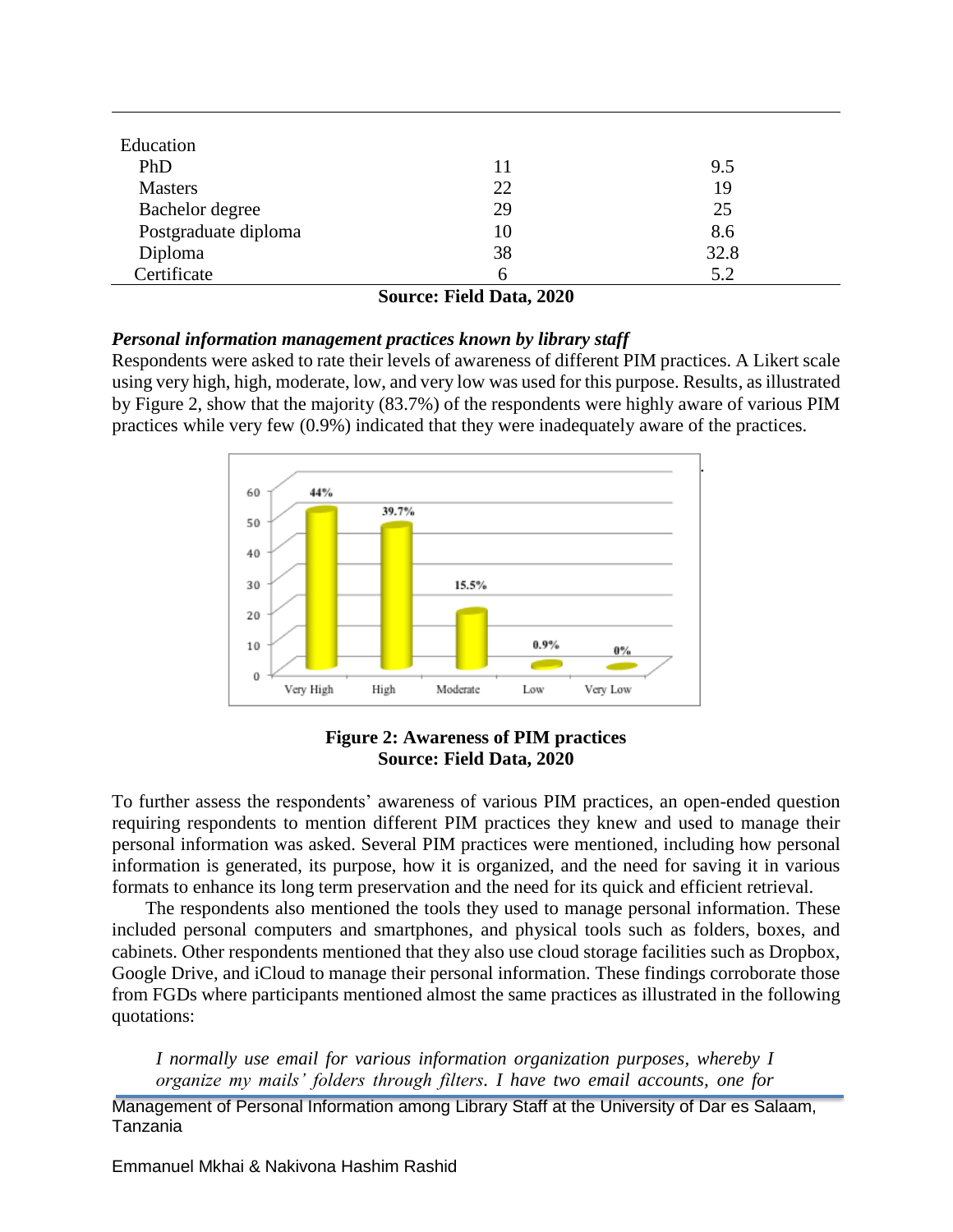*personal stuff and the other for work related activities. I usually mark important emails and those that need urgent response using a "star" mark for effective response.*

*I have my personal physical files at home which I use to keep my personal information. These files are put in a secured area at my home and some of the copies of my personal information are in the other physical files stored in the file cabinets in my office to ensure easy access to my personal information.*

*Google drive has been my common cloud storage application for managing my personal information because it is linked to my email address. It provides a huge initial free storage capacity (about 15 GB) and it is interactive in its application such that I don't lose my personal information because of the automatic backup.*

These quotations, apart from showing that the study respondents were aware of different PIM practices, show that the respondents use the same practices to manage their personal information. In addition, the results suggest a possibility of the respondents' adoption of a blended or hybrid approach to managing their personal information. This possibility is evident in the tools (electronic and physical) that seemed to be serving PIM purposes at the time of data collection.

## *Sources of PIM knowledge*

Respondents were asked to indicate how they got their PIM practices knowledge. The results indicated in Table 2 show that a significant number of them got their knowledge of these practices through training, seminars, and workshops. The results further reveal that the majority of the respondents also obtained this knowledge through their personal practices and experiences. More than half (62.9%) of the respondents indicated that they use the Internet to get information about PIM practices. See Table 2 for more details.

| <b>Table 2:</b> Sources of knowledge of PIM among respondents |                  |                   |  |  |
|---------------------------------------------------------------|------------------|-------------------|--|--|
| <b>Source</b>                                                 | <b>Frequency</b> | <b>Percentage</b> |  |  |
| Training, Seminars and Workshops                              | 99               | 85.3              |  |  |
| <b>Personal Practices</b>                                     | 83               | 71.6              |  |  |
| Experience                                                    | 79               | 68.1              |  |  |
| Internet                                                      | 73               | 62.9              |  |  |

**Source: Field Data, 2020**

## *Factors that influence effectiveness in library staff's management of personal information*

Factors influencing effective management of personal information management were the other variable of interest to this study. Based on the conceptual framework of this study, three factors that are believed to influence effective PIM were assessed. These factors are information cycle, information management skills, and information systems available for the management of personal information. A three-level Likert scale using agree, undecided, and disagree was used for this purpose (see Table 3).

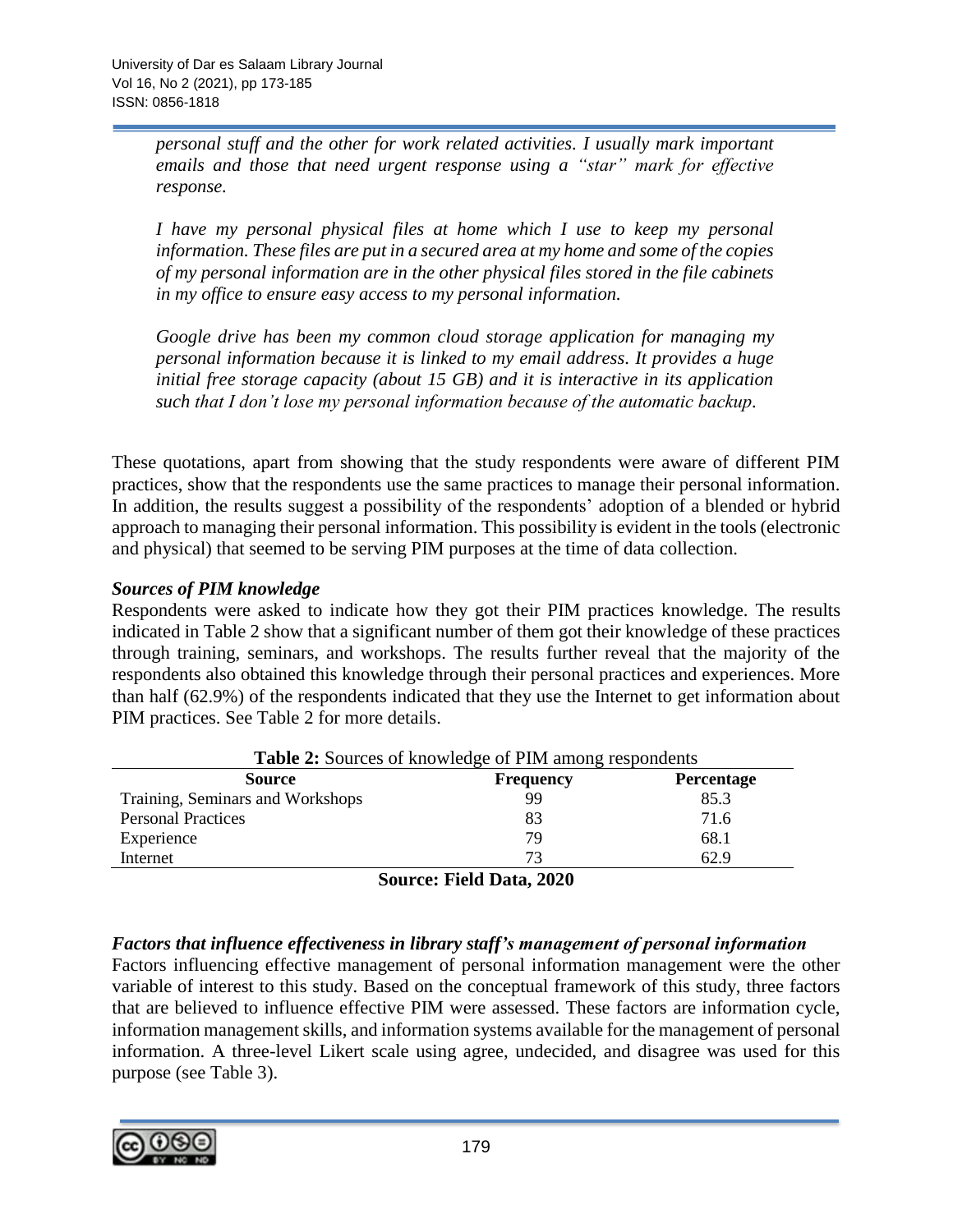| Tuble of I actord minutenting thech to management of perbonal mitrimation |            |                  |                 |  |  |
|---------------------------------------------------------------------------|------------|------------------|-----------------|--|--|
| <b>Factors</b>                                                            | Agree      | <b>Undecided</b> | <b>Disagree</b> |  |  |
| Information cycle                                                         | 101(87.1)  | 13 (11.2%)       | $2(1.7\%)$      |  |  |
| Information management skills                                             | 71 (61.2%) | $16(13.8\%)$     | 29(25%)         |  |  |
| Available administrative system                                           | 92 (79.3%) | 18 (15.5%)       | $6(5.2\%)$      |  |  |
| <b>Source: Field Data, 2020</b>                                           |            |                  |                 |  |  |

**Table 3: Factors influencing effective management of personal information**

Results, as indicated in Table 3, show that the majority of respondents agreed that all the three mentioned factors are responsible for the effective management of their personal information. In contrast, a quarter (25%) of the respondents said that one of the three mentioned factors (information management skills) did not affect how effectively they manage their personal information.

To further assess the factors' influence on PIM, a Chi-square test was used. Five variables including two demographic characteristics of respondents, namely; respondents' age and their level of education, and the other three variables, namely; information cycle, information management skills, and administrative system were tested and Table 4 shows the results of the test.

| <b>Table 4:</b> Association between selected variables and effective management of PIM |                                                     |       |  |  |
|----------------------------------------------------------------------------------------|-----------------------------------------------------|-------|--|--|
| <b>Variable</b>                                                                        | <b>Effective management of personal information</b> |       |  |  |
|                                                                                        | Value                                               |       |  |  |
| Age                                                                                    | 9.820                                               | 0.044 |  |  |
| Education                                                                              | 11.568                                              | 0.041 |  |  |
| Information cycle                                                                      | 60.017                                              | 0.000 |  |  |
| Information management skills                                                          | 11.512                                              | 0.021 |  |  |
| Administrative system                                                                  | 32.7641                                             | 0.008 |  |  |
|                                                                                        |                                                     |       |  |  |

# **Source: Field Data, 2020**

The results in Table 4 indicate that the associations of respondents' age, level of education, information cycle, information management skills, and available information systems are statistically significant at 5% or less. This implies that these variables are the primary determinants of effective management of personal information among members of the studied population. Specifically, these findings, particularly those on information cycle, information management skills, and information system confirm the ones presented in Table 3.

## *Factors undermining effective management of personal information*

Respondents in this study were asked to indicate factors that undermine effective management of their personal information. A five-point Likert scale using Strongly Agree (SA), Agree (A), Neutral (N), Disagree (D), and Strongly (SD) was employed for this purpose. Table 5 summarizes the responses received on this.

| Table 5: Factors undermining effective management of personal information |  |  |  |  |    |
|---------------------------------------------------------------------------|--|--|--|--|----|
| <b>Undermining Factors</b>                                                |  |  |  |  | SD |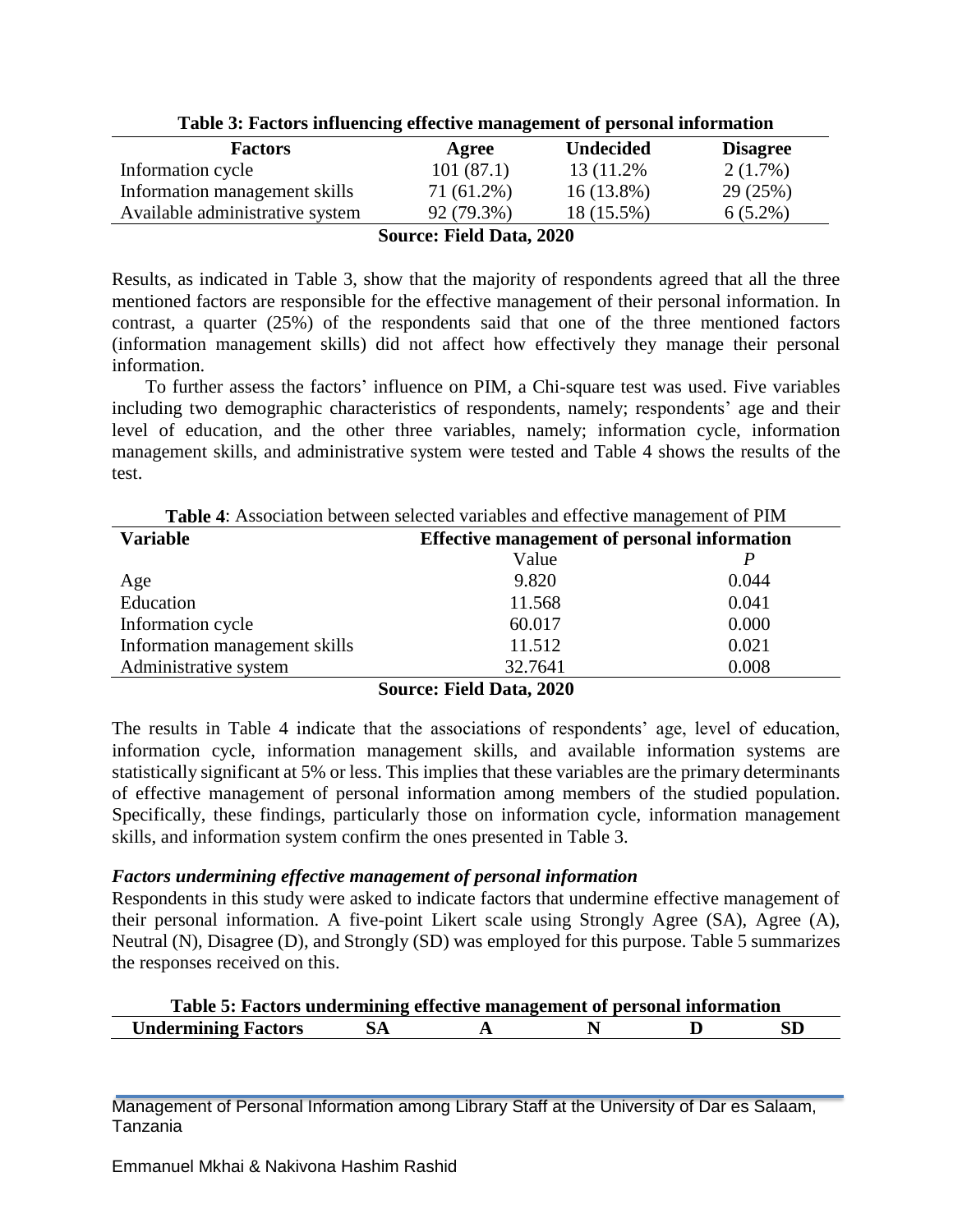University of Dar es Salaam Library Journal Vol 16, No 2 (2021), pp 173-185 ISSN: 0856-1818

| Inadequate Skills for           | 63 (54.3%)   | 46 (39.7%) | $6(5.2\%)$ | $1(0.9\%)$ | $\theta$       |
|---------------------------------|--------------|------------|------------|------------|----------------|
| <b>Managing Personal</b>        |              |            |            |            |                |
| Information                     |              |            |            |            |                |
| Shortage of Time for the        | 37 (31.9%)   | 48 (41.4%) | 25 (21.6%) | 3(2.6%)    | $3(2.6\%)$     |
| Management of PI                |              |            |            |            |                |
| Information overload            | 33 (28.4%)   | 56 (48.3%) | 23 (19.8%) | $4(3.4\%)$ | $\overline{0}$ |
| <b>Inability to Access</b>      | 40 (34.5%)   | 49 (42.2%) | 20 (17.2%) | 7(6%)      | $\overline{0}$ |
| Multiple Sources of             |              |            |            |            |                |
| Information                     |              |            |            |            |                |
| Inflexibility of                | 39 (33.6%)   | 48 (41.4%) | 22 (19%)   | $6(5.2\%)$ | $1(0.9\%)$     |
| <b>Information File Formats</b> |              |            |            |            |                |
| Use of Inappropriate            | $50(43.1\%)$ | 53 (45.7%) | $9(7.8\%)$ | 3(2.5%)    | $1(0.9\%)$     |
| Tools                           |              |            |            |            |                |

#### **Source: Field Data, 2020**

Overall, results from Table 5 suggest that there are a multitude of factors that undermine effective management of personal information. Specifically, nearly all study respondents (94%) indicated that they were inadequately skilled to manage their personal information. Nearly three-quarters (73.3%) of the respondents also identified shortage of time as another factor that undermine effective management of their personal information. A substantial number of respondents also mentioned format-inflexibility resulting from technological changes in the tools used to manage personal information as a challenge to them. This challenge was also noted in one of the FGD sessions where one participant stated that:

*File formats inability to match the change in technology affects effective management of personal information. Most of formats do not have the capacity to migrate data therefore impossible to access such information using other formats*.

This finding as indicated both in the table and the quotation signify that the majority of the study respondents had inadequate knowledge on how to manage their personal information. In the real sense, format is not supposed to be flexible. Technology is supposed to have that characteristic so to accommodate information in older formats when a system has been upgraded. This finding, therefore, show that a majority of the study respondents were not adequately aware of the appropriate technology to use to manage their personal information. Information overload, inability to access multiple sources of personal information, and use of inappropriate tools to manage personal information were also mentioned by a significant number of respondents as factors undermining effective management of their personal information.

#### **Discussion**

This study has assessed personal information management (PIM) practices of library staff at the University of Dar es Salaam. The study's findings have demonstrated that library staff at the University were aware of various PIM practices and used them to manage their personal information. These findings are in line with those from similar previous studies (Jones, 2012; Lush, 2014; Rapp & Cena, 2016; Schmidt, 2020) which also observed that librarians and other information professionals are aware of how personal information is created, organized, and preserved for efficient retrieval. These findings, therefore, do not diverge from the general

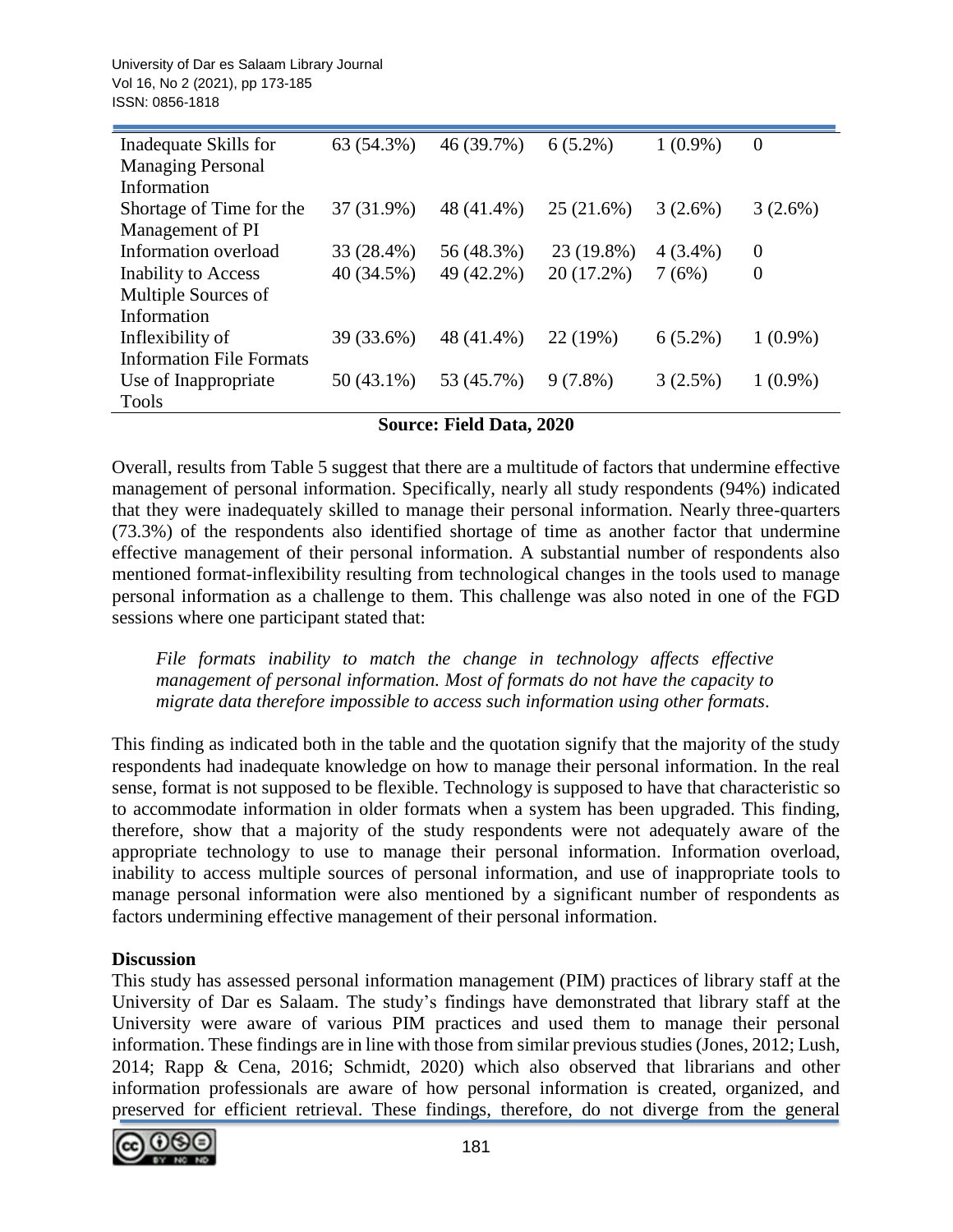expectation that by virtue of their work, librarians are well positioned to be knowledgeable about PIM. Since the skills they need in their professional responsibilities are not that different from those demanded in PIM, it is understandable that the study has come up with these results.

To effectively manage personal information, various tools, both physical and electronic are used. This study has revealed that librarians at the University use different tools to manage their personal information. Whilst tools such as physical folders, files, boxes, and cabinets were used to manage physical information, cloud storage facilities such as Dropbox, Google Drive, and iCloud were used to manage electronic personal information. As also found by other studies such as ones by Prasad (2016) and Connel (2011), email is another tool commonly used by majority of library staff at the study are to manage personal information. However, it is not clear in this study as to whether the library staff use both physical and electronic tools concurrently or separately to manage their personal information. Concurrent use of these tools f is essential for sustainable management of personal information.

In terms of sources of PIM knowledge, the study has revealed that library staff were introduced to PIM practices through trainings, seminars, workshops, personal practices and experience, and through internet. In other words, how these individuals manage their information is a product of the just mentioned learning opportunities. Similar findings were reported by Hwang, Kettinger and Mun (2014) who noted the same sources of knowledge as fundamental in assisting people to effectively manage their personal information.

Several factors have been found to influence effective PIM practices among library staff at the University. This was confirmed by the statistically significant association found between demographic characteristics of respondents and effective PIM. According to the study, library staff's ages and levels of education, and other three variables, namely; information cycle, information management skills, and information systems have a strong association with effectiveness in PIM endeavours. This finding suggests that these variables are the main determinants of effective PIM practices. A significant association between age and effective PIM practices entails that individuals with younger ages manage their personal information more effectively than older ones. This finding confirms the conceptual framework used in this study which shows a linkage between age and effective PIM practices. The finding also confirms those from previous studies (e.g. Kezer, *et. al.,* 2016) which associated age differences with effective management of personal information.

As noted by Gregory and Descubes (2011), information cycle is indispensable in effective PIM practices. It is important to note that the cycle starts when information is created organized, processed and maintained for a particular purpose. The significant association between information cycle and effective PIM practices confirms its importance in PIM. Similarly, a significant association between information management skills and PIM practices suggests that the former are pivotal for effective PIM practices. These skills, as observed by Radovic-Markovic and Vucekovic (2015), are engines behind effective management of personal information. Furthermore, the study has found that there is a direct relationship between information systems and effective PIM; suggesting that the type of system a library staff uses has an impact on their management of personal information.

In this study, various factors have been found to undermine respondents' effective management of personal information. While information management skills are considered essential (Radovic-Markovic & Vucekovic 2015) for effective management of personal information, a substantial number of respondents in this study admitted to lack them. This suggests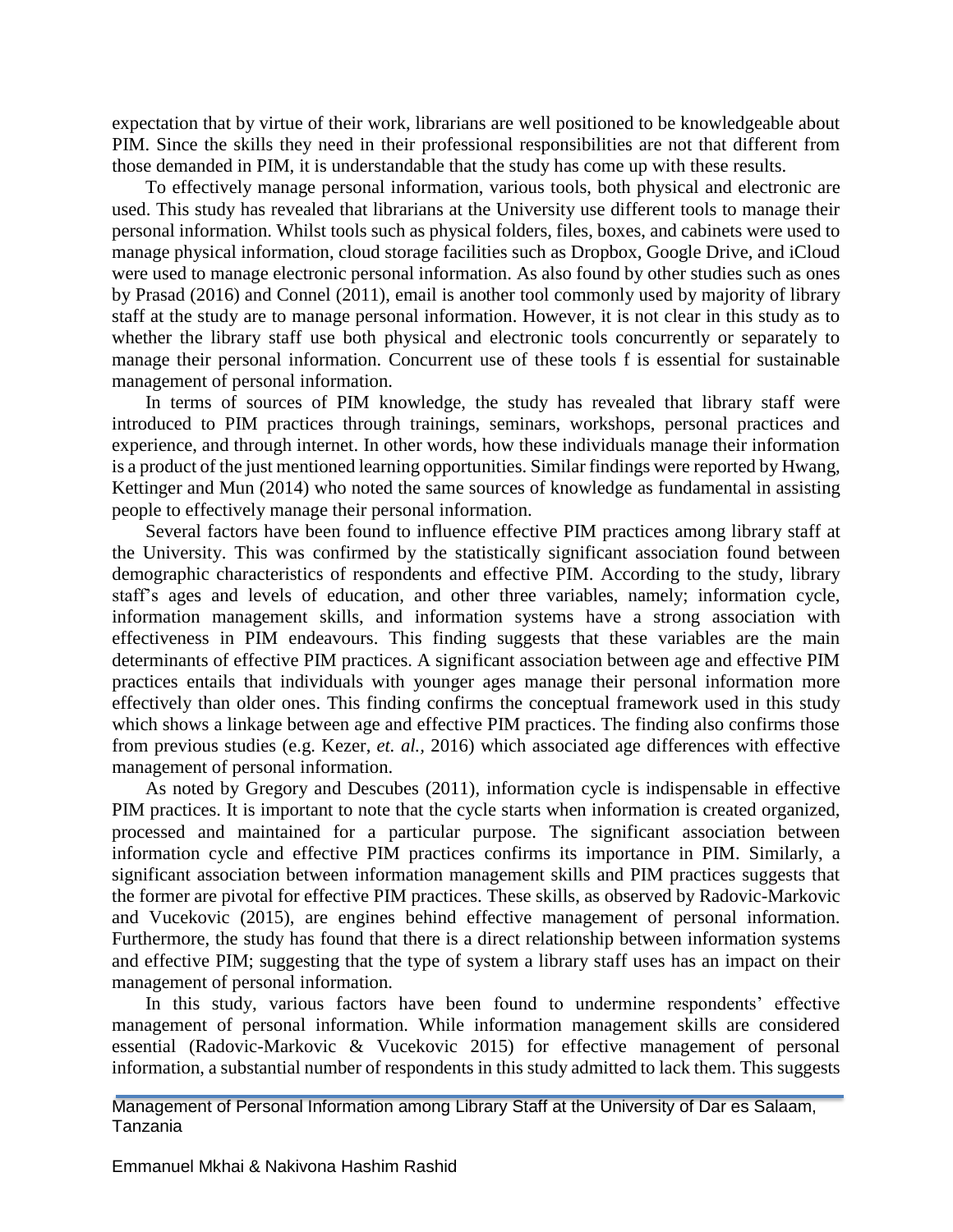that being information professional does not guarantee one to have adequate skills, more so because these skills need regular updating. Furthermore, the findings raise questions regarding the adequacy of the training offered to the studied population through the methods identified earlier. Shortage of time to manage personal information was another factor found to undermine effective management of personal information. This might be due to the fact that as librarians, the respondents are engaged in different work-related activities which might be taking most of their time. Similar to findings from past studies (Kearns *et al..,* 2014; Stewart, Basic & Erdelez, 2012), this study has also revealed that information overload is a challenge to many people's PIM. However, it has to be noted that this problem usually result's from people's inability to effectively respond to the speed of information creation.

Aside from that, this study also reveals that inability to access multiple sources of information undermines the management of personal information among its respondents. This may lead a person to obtaining incorrect or incomplete information hence difficulties in its management. This can be attributed to lack of sufficient information management skills or time to access multiple sources of information. This finding, however, is not peculiar to this study only as prior studies (e.g., Montoya *et al.,* 2018) have also reported it. It is also worth noting that technology is considered key in the management of personal information. However, consistent with findings from Cascio and Montealegre (2016), this study shows that inflexibility of information file formats due to technological changes undermines effective management of personal information. This hinders effective retrieval of information. Along that, the use of incorrect tools was also perceived to undermine effective management of personal information in this study. This problem suggests limited awareness of proper tools for managing personal information. Poor selection of tools for managing information negatively impacts the sustainability of information (Kearns *et al.,* 2014; Jones, 2007).

While this study has shed light on the library staff' practices on PIM, it also has some limitations. It is worth noting that the significant association between education and effective PIM practices should be looked at with caution since this study involved a population that is generally trained to manage information. As such, there are chances that the relationship between these variables may not be the same as the one found by this study if other populations are used.

## **Conclusion**

Effective management of personal information is pivotal for its sustainable use. Overall, the study sheds light on the different practices library staff engage in to managing their personal information. Furthermore, understanding the factors that influence effective management of personal information by the study respondents is essential in setting a foundation for improving personal information management. Factors such as age, education, information cycle, information management skills, and available information systems deserve attention as far as effective management of personal information is concerned. Despite demonstrating adequate awareness on various PIM practices and utilization of different physical and electronic tools to manage their personal information, library staff face different challenges that undermine effective PIM practices. This study recommends that more training and workshops relevant to the needs of the studied population should be provided to enhance their skills on management of their personal information.

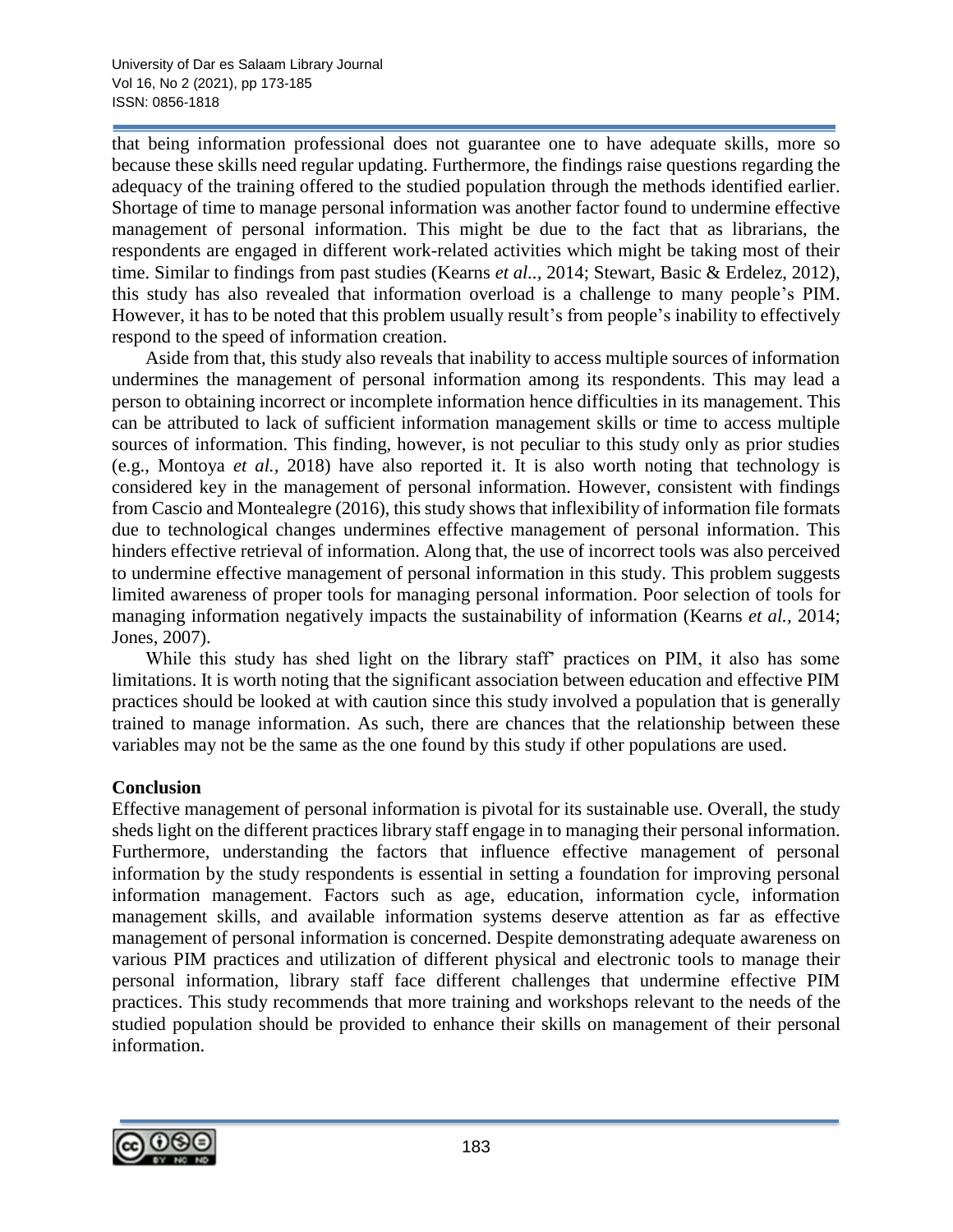#### **References**

- Almutairi, H. (2011). Factors affecting the information behavior of managers in the Kuwait civil service: A relational model. *Information Research.* 16(2), paper no. 447.
- Al Nasar, M. R., Mohd, M., & Ali, N. M. (2011). Information management systems and interfaces: An overview. *International Conference on Semantic Technology and Information Retrieval*. IEEE pp. 197 – 202.
- Bergman, O., Boardman, R., Gwizdka, J., & Jones, W. (2004). Personal Information management. *Conference on Human Factors in Computing Systems - Proceedings*, (December 2012), 1598–1599.<https://doi.org/10.1145/985921.986164>
- Bergman, O. (2013), Variables for personal information management research. *Aslib Proceedings*, 65(5), pp. 464-483.<https://doi.org/10.1108/AP-04-2013-0032>
- Bergman, O. & Whittaker, S. (2017). *The science of managing our digital stuff*. London: MIT Press.
- Bessick, J. R. (2016). *Factors influencing effective Information Management using information technology systems in a Public Sector Department*. PhD Thesis, University of Western Cape.
- Cascio, W. F., & Montealegre, R. (2016). How technology is changing work and organizations. *Annual Review of Organizational Psychology and Organizational Behavior, 3*, 349–375. [https://doi.org/10.1146/annurev-orgpsych-041015-062352.](https://doi.org/10.1146/annurev-orgpsych-041015-062352)
- Creegan, T. D. (2017). *A study of the personal information management practices of librarians.*  Masters' Thesis*,* Victoria University of Wellington.
- Connell, A. (2011). Personal Information Management. *Personal Information Management*, 1– 334. https://doi.org/10.1007/978-1-4614-5308-6\_12
- Diekema, A. R., & Olsen, M. W. (2011). Personal information management practices of teachers. *Proceedings of the ASIST Annual Meeting*, *48*. https://doi.org/10.1002/meet.2011.14504801189
- Fourie, I. (2012). Collaboration and personal information management (PIM). *Library Hi Tech*, 30(1), 186–193. https://doi.org/10.1108/07378831211213292
- Gregory, M., & Descubes, I. (2011). Understanding PIMS: Personal informatin management system. *Research Journal of Economics, Business and ICT* 3(1), 31–37.
- Hajibayova, L. (2019). Exploring individuals' patterns of personal information management practices: Factors influencing the representation, organization and credibility assessment of information. *Information Research*, 24(3), paper 835. retrieved from http://InformationR.net/ir/24-3/paper835.html
- Hoq, K. M. G. (2014). Information Overload: Causes, consequences and remedies A study. *Philosophy and Progress*, *2278*, 49–68. https://doi.org/10.3329/pp.v55i1-2.26390
- Hwang, Y., Kettinger, W. J., & Yi, M. Y. (2015). Personal information management effectiveness of knowledge workers: Conceptual development and empirical validation. *European Journal of Information Systems*, 24(6), 588–606. https://doi.org/10.1057/ejis.2014.24
- Jones, W. (2012). The future of personal information management: Part 1: Our information, always, and forever. *Systhesis Lectures on Information Concepts, Retrieval, and Services.* 4(1), 1 - 125.
- Jones, William P. & Teevan, Jaime (2007). Personal information management. Seattle: University of Washington Press.